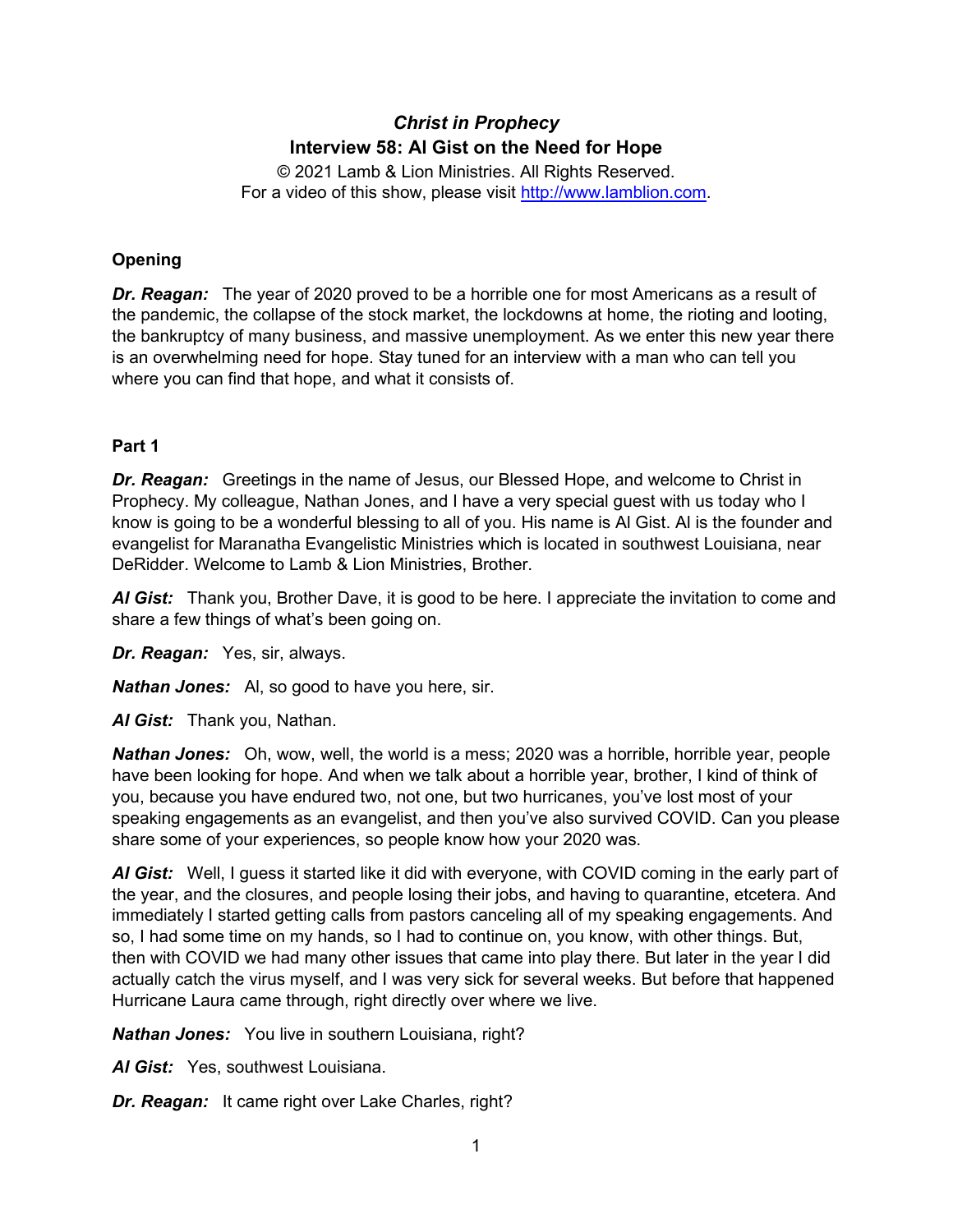*Al Gist:* Yes. We live about 30 miles north of Lake Charles. It came right over us. Fortunately, our house only suffered minor damages. But, the place, our home around us just was totally destroyed.

*Dr. Reagan:* Well, didn't you get hit also by a tornado during that time?

*Al Gist:* Yeah, we believe there was a spin off tornado from the hurricane that came right to our area where we live. And you could see the path that it took through the trees, it was like a giant saw that just sawed all the trees off. And just as it got into my front yard where it would hit my house I noticed that the trees around my house only had the top ten feet that were cut off.

*Dr. Reagan:* So, it lifted.

*Al Gist:* So, it lifted just as it got to my house.

*Nathan Jones:* Praise the Lord.

*Al Gist:* And I give the Lord all the praise for that. It literally, with the power of the tornado, had it hit my home it would have just been splinters, it would have been nothing left. On the west side where it went over the trees on that side were undamaged, so I know that it had actually lifted right as it got to my home. So, we thank God for that.

*Nathan Jones:* But there was a second hurricane. I know one, but two, and that hasn't happened in how many years?

AI Gist: I don't know. It's never happened in my lifetime that I can remember. But Hurricane Laura was the most destructive, that was the first one. Later on, they had so many storms, remember they started using the Greek alphabet to name them.

### *Dr. Reagan:* Yes.

*Al Gist:* Well, this was Hurricane Delta the second one that came about one month later, and took the exact same path, and kind of--

*Dr. Reagan:* You got a lot of rain out of that, didn't you?

*Al Gist:* --cleaned up on the things that Laura missed, it came along and destroyed it. So, we had so many trees down with Laura somebody asked about Hurricane Delta and I said, "Well, we had many just a few trees that fell." But when you have three or four trees that fall, and you've already had a hundred trees that fell, so it really doesn't make much difference.

*Nathan Jones:* Yeah, you live in the woods.

*Al Gist:* So, Delta was not as bad as Laura, the first one.

*Dr. Reagan:* The bottom line is it was a bad year, a horrendous year for everybody, and for you in particular, oh, man.

*Al Gist:* It was terrible.

*Dr. Reagan:* So, my question is this: We have just been inundated with e-mails, and phone calls, and questions about: Are we in the Tribulation?

*Al Gist:* We are in a tribulation, but we are not in the Tribulation.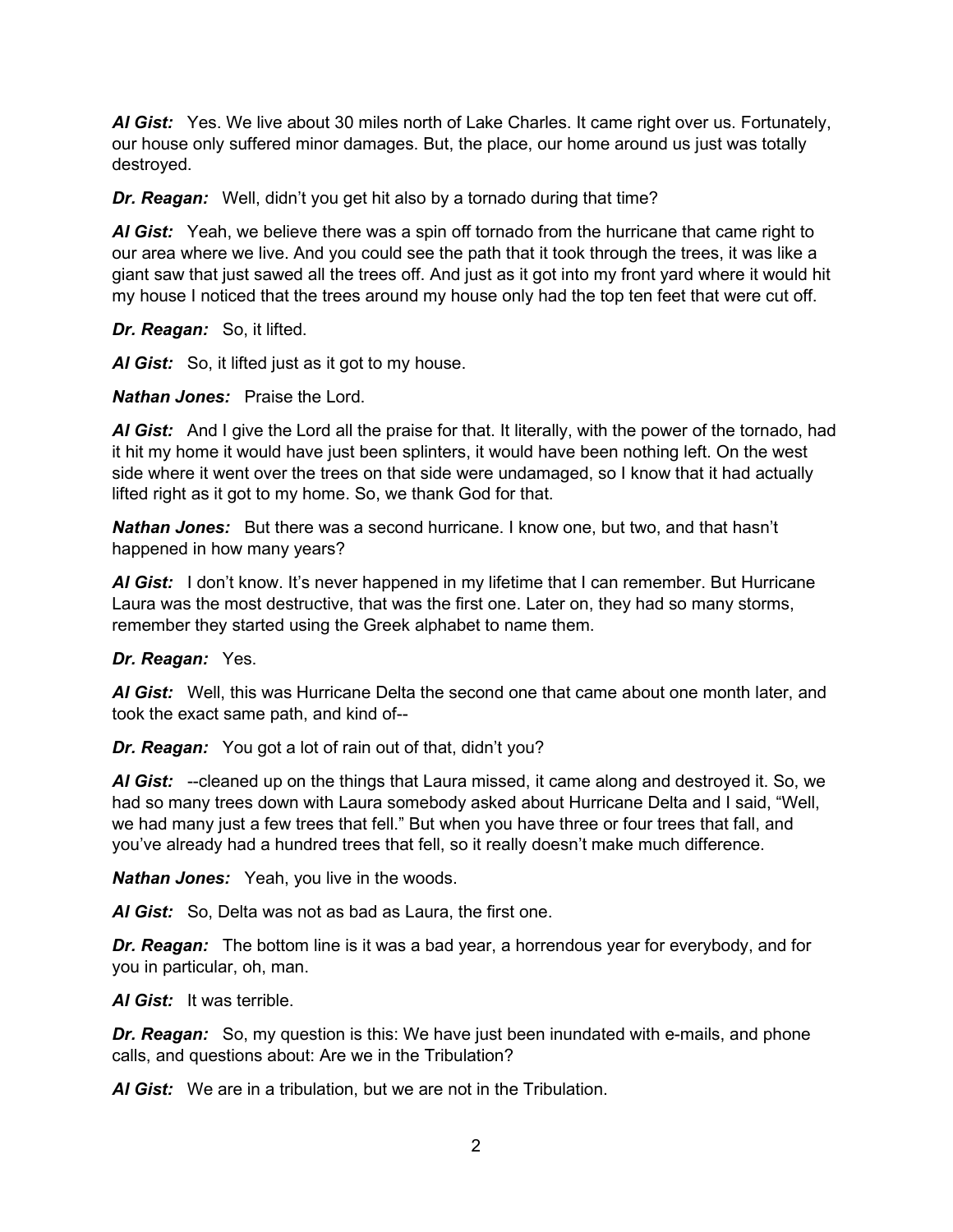*Dr. Reagan:* Why aren't we in the Tribulation? People want to know that.

*Al Gist:* Well, there are a lot of things that are going to happen at the beginning of the Tribulation. In fact, the singular event that actually initiates the Tribulation is the peace covenant that the Antichrist will make with Israel, and that certainly has not happened. And there are many other things. The rise of Antichrist I believe will happen prior to the Tribulation or he couldn't make that treaty, and we haven't seen that. So, there's a lot of things that the Bible tells us must happen before the Tribulation. But quickly let me say, there's not anything in the Bible that says this must happen before the Rapture of the church. The Lord could come at any time.

**Dr. Reagan:** And I think one thing we need to emphasize is it people think things are bad now it is nothing compared to what it is going to be like in the Tribulation.

*Al Gist:* Right. The Lord said in Matthew 24 that these signs, these destructive signs actually would be like labor pains. And labor pains, Brother Dave, as you know they get more intense, they become more frequent. So, I think we're just seeing the beginning of that. What's coming is going to be far worse.

*Dr. Reagan:* And we've got to as we're speaking in this particular program we've got about 300,000 Americans who have died from the pandemic. In the Tribulation one-half of the population of the world is going to die during the first 3 ½ years. Nobody will have to call anybody to ask if we are in the Tribulation.

*Al Gist:* Yeah, you are exactly right. It's going to be awful beyond our imagination.

*Nathan Jones:* Four billion people when you think about it. That's amazing. Well, a lot of people have hope for the future in that we might have a great spiritual revival. One thing about tribulations, little "t" is that they bring about spiritual renewal. Do you see prophetically that we are going to have a great spiritual revival before the Lord returns?

*Al Gist:* You know I may have a little bit different view on that, but I see that the Church kind of comes full circle from the first century church. Now, think about the first century, the Church was vibrant, it was growing, there were miracles being performed, but they were in the midst of a terrible time of persecution, the government was corrupt, etcetera, etcetera. And it seems to me like we are getting back to that same time as we move towards the end of the Church Age; we find that governments are becoming more corrupt, and more deceitful, and persecution against Christianity is certainly on the increase. But, in local areas where people have remained true to God's Word, and continue to seek His face and serve Him, I'm hearing stories of local places like that where revival is true.

*Dr. Reagan:* But there's not many of those.

*Al Gist:* There are not many, you're right.

*Dr. Reagan:* I mean the number one question, Al, that we receive today is: I live in so-in-so do you know of a Bible believing church anywhere near me?

*Al Gist:* Yes.

*Dr. Reagan:* Because they can't find them.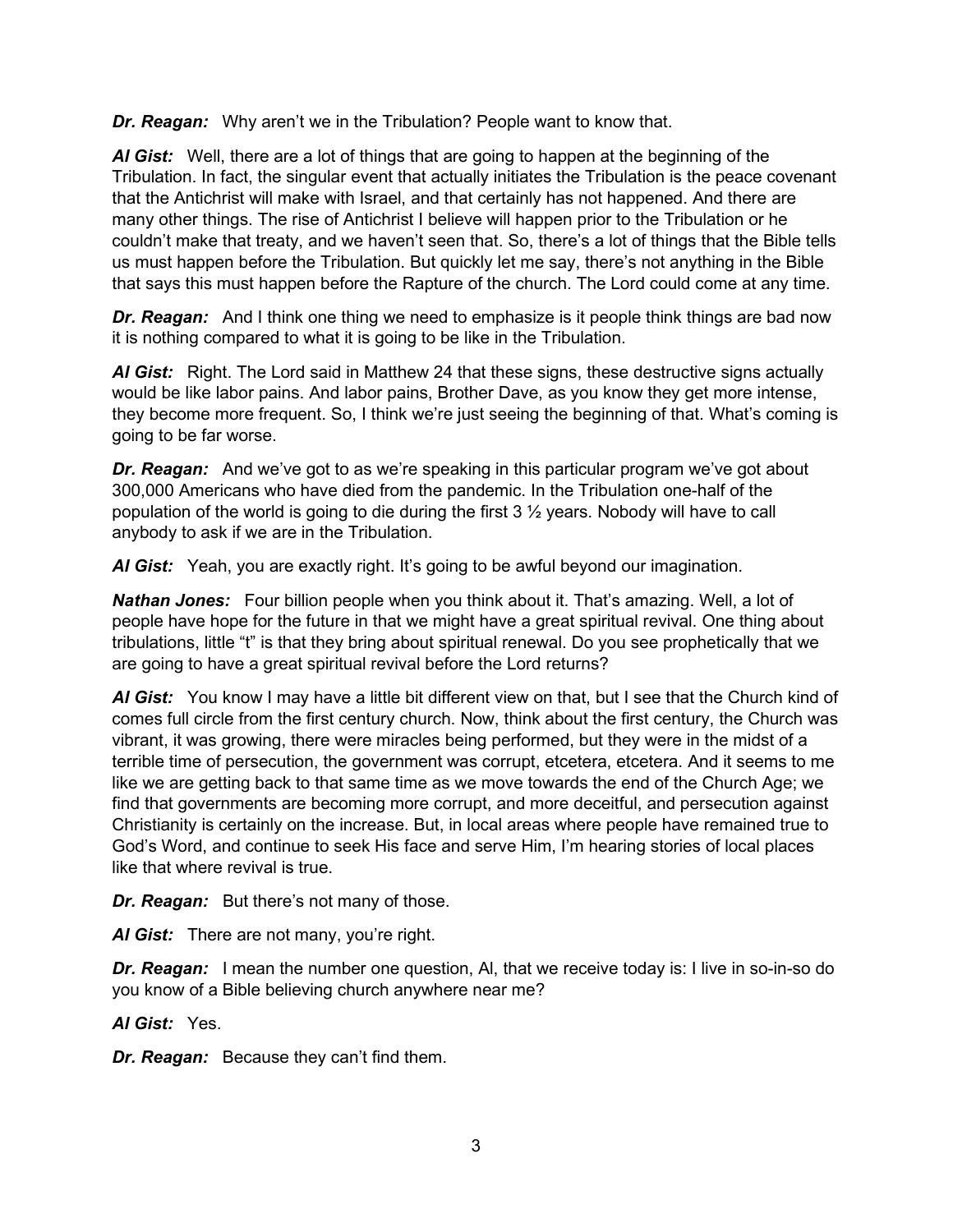*Al Gist:* I get the same question, Brother Dave. There's a lot of churches, and I use that term very loosely out there that are not really Bible believing churches.

*Dr. Reagan:* No. They are teaching pop psychology and denying the fundamentals of the faith.

*Al Gist:* Social Gospel, watered down Gospel, you know name it and claim it.

*Dr. Reagan:* Endorsing abortion, endorsing homosexual marriage, and every abomination you can think of. Because the church it seems to me today, at large, is so much more interested in pleasing man, then pleasing God.

*Al Gist:* Exactly. And why is that? Well, the Bible tells us that it is the love of money that is the root of all evil. And behind these churches is the love of money, just like it is with politics, and entertainment, and everything else, it is all about how people love money and seek after material gain, rather than focusing on the fundamentals of the faith when you hear it in the scriptures.

*Nathan Jones:* So, we do have hope then for personal revival, or small revival.

*Al Gist:* Yes.

*Nathan Jones:* Just probably not churchwide revival because we are in the church of Laodicea?

*Al Gist:* I don't think that society as a whole will see a great overwhelming revival across it.

*Dr. Reagan:* We don't have any prophecies to that effect.

*Al Gist:* No, we don't.

*Dr. Reagan:* It says things are going to get worse.

*Al Gist:* It says there is going to be a time of great apostasy as we get towards the end, and that is what you were just referring to, the churches are falling away from the truth of God's Word.

*Nathan Jones:* When you read about the Tribulation, and you see the 144,000 Jewish evangelists, you've got the two witnesses, you've got the Gospel Angel. All the materials that we will be leaving behind. People looking at the Rapture. And you read about all the tribes, tongues, nations, people from all over the world will turn to Jesus Christ. So, it sounds like prophetically there is a great revival of people who are left behind, they come to Jesus. They are not reviving, so to say, but they are giving their lives to Jesus.

*Al Gist:* I think there is a going to be a large harvest of souls during the Tribulation. I think maybe, sadly, Bible prophecy people we talk about the horrors of the Tribulation, and we forget to talk about the harvest of the Tribulation. There will be many people that come to Christ during the Tribulation. In fact, I think that many people who are aware of what took place with the Rapture of the Church, many of them will then give their hearts to Christ.

*Dr. Reagan:* Well, Al, I know you and your wife very, very well, and I know that through all this horrendous thing, in fact I called you one day and said, "Your life is beginning to sound like the life of Job in the Bible."

*Nathan Jones:* Yes.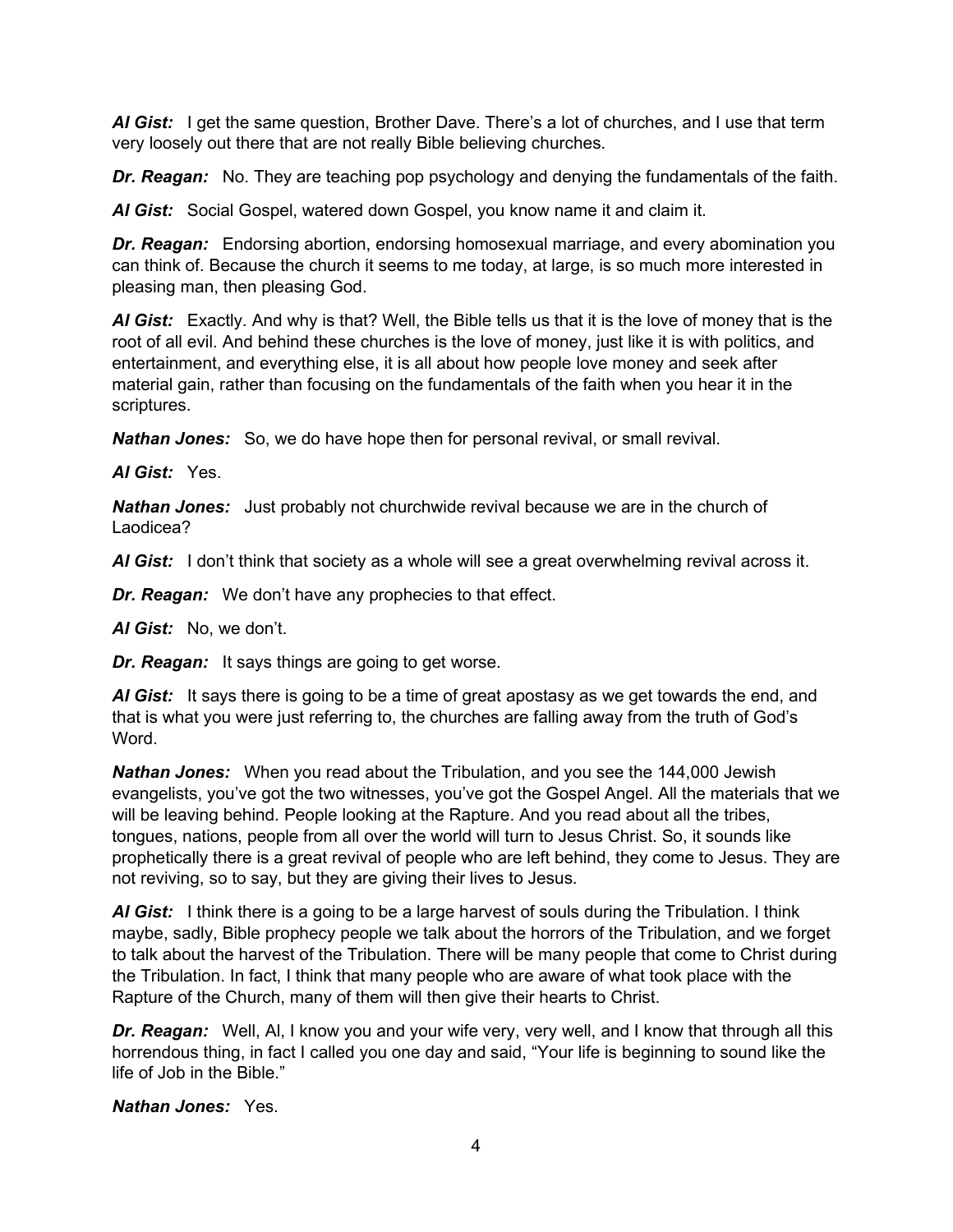*Dr. Reagan:* And I know you all well, and I know that through all this you have been able to maintain a very vibrant hope, and I want to know how you were able to do that. And what we are going to do is we are going to pause for a moment for a break and an announcement, and when we come back from that announcement I want you to tell us how you have been able to maintain hope through all this. You know in Romans chapter 15, in verse 13 it says, "Our God is a God of hope."

### *Al Gist:* Yes. Yes.

*Dr. Reagan:* And I want you to talk about that when we come back.

*Al Gist:* I would be glad to.

*Dr. Reagan:* And so, we are going to take a break right now, and then after the announcement we will come back.

*Al Gist:* Thanks.

### **Part 2**

*Nathan Jones:* Welcome back to Christ in Prophecy and our interview with Al Gist about how to find hope in this dark world. Well, Al, people are looking for hope, and this was a big election year and many people seemed to be looking for hope in politics. Can they find any hope in that?

*Al Gist:* People look for hope in all sorts of things, including politics. But politics change like the wind. And you know if you are going to put your hope in something it certainly needs to be something that is steadfast, something that is stable; of course, the answer to that is Jesus Christ, He is our hope. But yes, people have put their hope in politics, and this election if it has ever been evident, we've certainly seen it in this particular election. People are so adamant. And I'm not discounting the importance of what is taking place in politics in our country, but that is not where our hope is as born again believers, our hope is in the Lord Jesus Christ. And He's far above all the political humbug that is going on.

### *Nathan Jones:* Amen.

*Al Gist:* And all the things that are taking places. And so, politics is important, I'm not saying that it's not, but people need to put their faith in Christ. The politics are going to be what they are going to be, but our relationship and what the Lord has planned for us and our future is unchangeable. We have that to stand on.

*Dr. Reagan:* Okay, that brings us to a major issues, Al, and that is, you know I read a verse right before the break and it says our God is a God of hope, and you said put your hope in Jesus. But what do you say to the non-believer who says, now you tell me to put my hope in God, put my hope in Jesus, and yet, God allows this pandemic. He allows this horrible hurricane. He allows this tornado. He allows COVID to put you in the bed for two weeks. How can you put your hope in a God who allows all that to come into your life?

*Al Gist:* Well, God never makes the promise to us that He's not going to allow bad things, hardships, tribulations to come. Things are going to happen in life, in our individual lives that take us down, so to speak. Certainly, across a nation like ours, we've seen a lot of things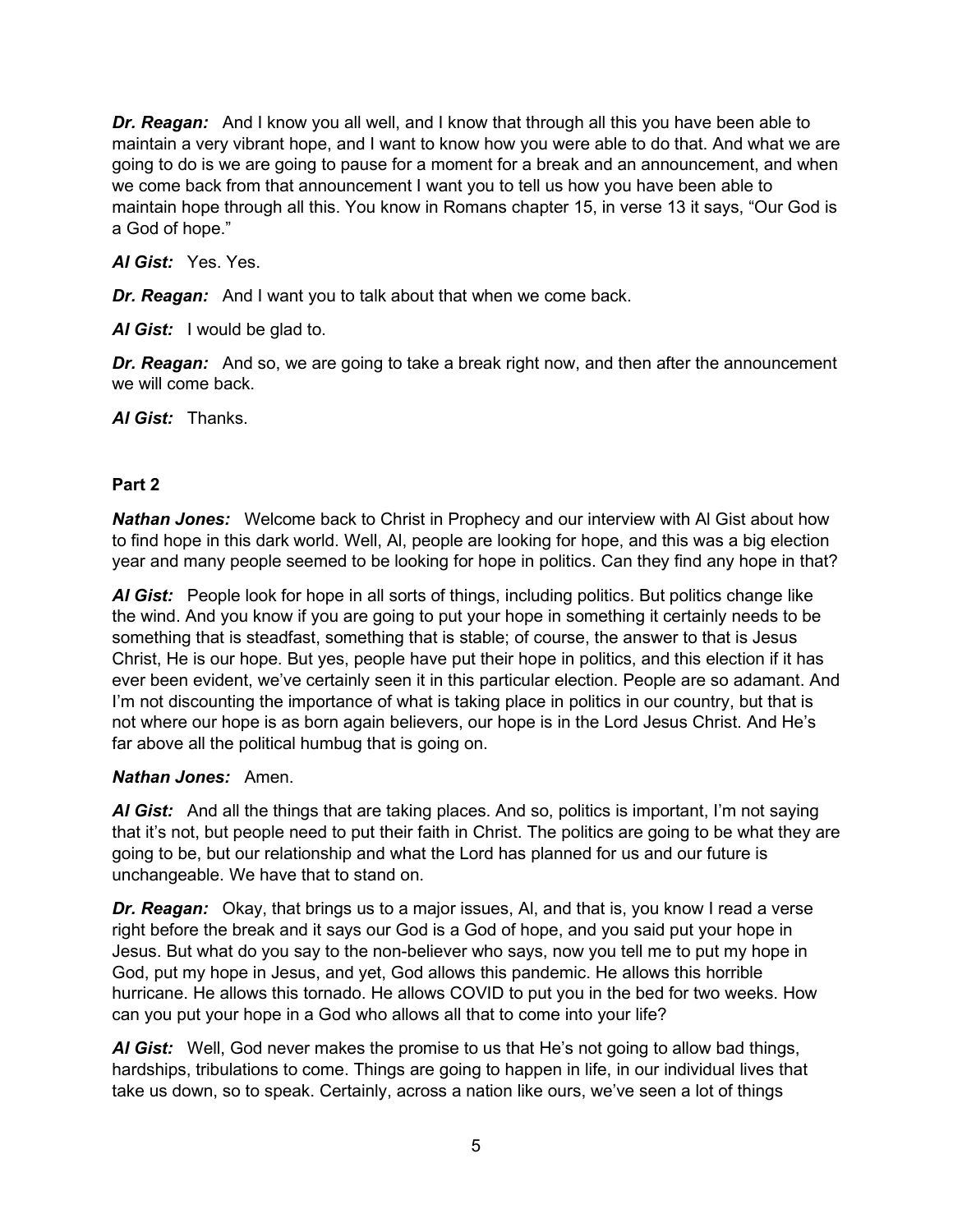happen this year that have been very difficult to deal with. God never promises to remove all of that. What He does promise is that He will never leave us nor forsake us. And that with His strength and His encouragement, and His provision for us we can handle anything, we can go through things. And Brother Dave, I have personally experienced that this year. I mean we've gone through COVID, we've gone through hurricanes, two hurricanes that just reeked great destruction and devastation around us, and all around our city and our area, and then on top of all of that I got the COVID virus. And you know, it would have been real easy to get depressed I'll tell you that. What we got was tired. We got tired.

### *Dr. Reagan:* Sure. Sure.

*Al Gist:* Because we were doing clean up work, and I felt bad and all of that. But we never lost that hope that we had in Christ. And my wife, bless her heart, she is so full of the Lord, she just continually says, "We are going to get through it. God is with us. We will get through it." And that's the key. God's not going to remove all the hard stuff; He will help you to go through it. I think of the story of Shadrach, Meshach, and Abednego. God didn't save them from the fire, He saved them through the fire. And that's His promise. And we can have hope in that.

*Nathan Jones:* Well, I find the Bible a place of hope because God says that He is the source of hope. Look at Romans 15:13 for instance, "Now may the God of hope fill you with all joy and peace in believing, that you may abound in hope by the power of the Holy Spirit." And that's just one of many verses, right.

*Al Gist:* Yes. Yes. In fact, I started looking through the psalms and looking at the encouragement that I could find in the book of Psalms. And one that really jumped off the page sort of for me was Psalm 31:24, and it says, "Be of good courage, and he shall strengthen your heart, all ye that hope in the Lord." And if we put our hope in Him, then He will encourage us and carry us through.

*Dr. Reagan:* Paul wrote in Philippians 4:4, "Rejoice in the Lord always: and again I say, Rejoice." He was in a dank, dark prison at that time, and they didn't have colored TVs and air conditioning and all the stuff prisons have today. And yet he sang, "Rejoice! Rejoice in the Lord always." He said, "Be anxious for nothing, but in everything by prayer and supplication with thanksgiving let your requests be made known to God, and the peace of God which passes all understanding will guard your hearts and your minds in Christ Jesus."

#### *Nathan Jones:* Wow.

#### *Al Gist:* Amen.

*Dr. Reagan:* The unbeliever finds that hard to believe.

*Al Gist:* They do and you're absolutely right. Jeremiah said this in Jeremiah 17:7, he said, "Blessed, blessed is the man that trusts in the Lord, and whose hope the Lord is." The man who has his hope in the Lord, that's the man who is blessed. I know the world can't see it, it's almost like they have some kind of spiritual blinders that no matter what you say they can't seem to come to grips with the idea that God could be such a tremendous help to you in a time of tribulation. All we can do is be that witness that that's the way God is, and that's the way He works. It is His character to take care of His people and to provide for us.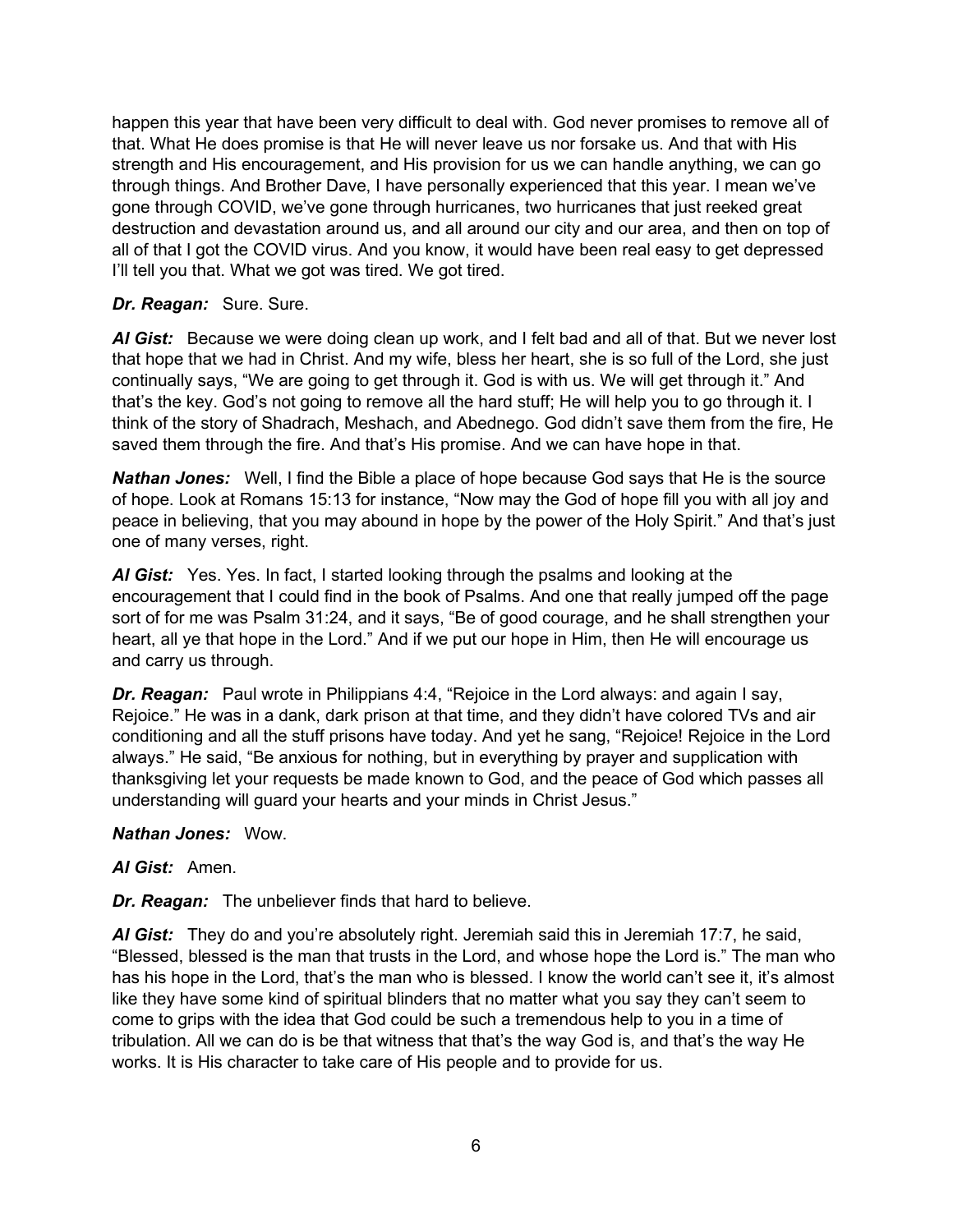*Dr. Reagan:* If you don't have that kind of hope you look for it in other places, And you don't find it in other places. And the result has been during this pandemic a great increase in suicide.

*Al Gist:* Yeah. And when you don't find it that just adds to your depression. You feel like there is no such thing as hope.

*Dr. Reagan:* Do you have another point there, Nathan?

*Nathan Jones:* Well, I like Nahum 1:7, "The Lord is good, a stronghold in the day of trouble; and He knows those who trust in Him." I think of the medieval time periods where there used to be a castle and the serfdom would live outside the castle, and when the invading armies would come the serfdom would run to the castle and hide behind the walls and be protected by the lord. And that is kind of the vision Nahum is giving here, is that when the troubles of life come barraging and coming down on you, you get behind the Lord's protective walls; He's your stronghold.

*Al Gist:* He is our shield and defender for sure. The enemy, and we have a very real enemy guys. We have an enemy, and I'm not talking about foreign countries or anything like that or terrorism, I'm talking about the enemy who is Satan. And he wants to destroy everything that is of God. He wants to destroy the churches. He wants to destroy us as individual Christians. But the promise that we have from the Lord is that He is our shield, and He is our protector. He will provide for us. You know I don't even know if I should say this. But you would think with all that has happened to us we would suffer financially very badly. I want you guys to know, and I want our viewers to know that we have done very well financially through all of this.

*Nathan Jones:* Praise the Lord.

*Al Gist:* And I'm going to tell you how because many of God's people came to our aid. Now you see if you don't have the Lord working in the hearts of His people to come to you then you wouldn't have that. But I had that. And we had that.

*Nathan Jones:* And didn't you even have the Mississippi Baptist Association send crews in to work on your property?

*Al Gist:* Yeah, just like on day two, or three after the hurricane, the Mississippi Baptist Association, one of the associations came over with ten men with chainsaws and they started cleaning the place up. And then our son-in-law's church sent people over also. And so, we had a lot of Christians that came to our aid to clean our place. We had people, believers who came to our financial aid and helped to support us and get us through this. All of that, you know, comes from the goodness of the hearts of these people. But ultimately it comes from God Himself. It is God leading them to do those things that provides for us.

*Dr. Reagan:* Yes. He motivates them.

*Al Gist:* He does, yeah.

*Dr. Reagan:* You know during my wife's nine years of dementia where she was just spiraling down into a darkness I would feed her every evening and read a scripture to her. Everyday I read the same scripture to her. Now I read other scriptures as well, but I always ended with this one: Romans 8:18, "The sufferings of this present time are not worthy to be compared with the glory that is yet to be revealed to us."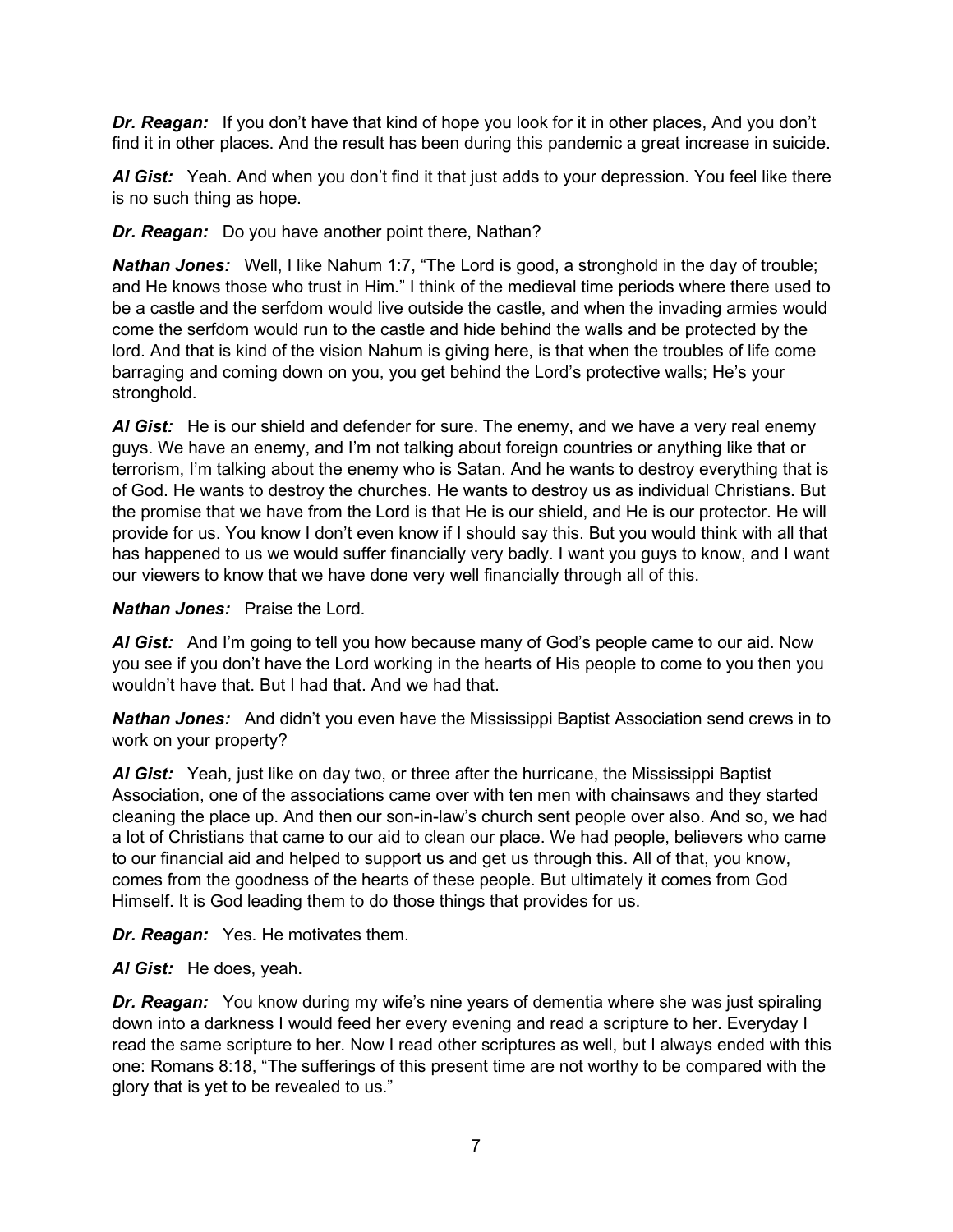### *Al Gist:* Amen.

*Dr. Reagan:* In fact, I put that scripture on her maker, her head marker at the tomb. And I believe that with all my heart. That is talking about hope in the future. Now, what is that talking about when it says, "The sufferings of this time are not worthy to be compared?" Have we got any indication of what that glory is that is going to be revealed to us?

*Al Gist:* Brother Dave, my whole ministry, and essentially your ministry, and Nathan's ministry is to look at the prophetic Word of God that gives us that Blessed Hope of what's coming. I mean God is here, today, He's here now. He gets us through the things of this life. But what He has in store for us in the future so far supersedes anything that this mortal life has today that it is uncomparable.

### *Dr. Reagan:* Tell us about it.

*Al Gist:* Well, I believe, and I know you do, that the Lord Jesus is coming soon for His people. And I see signs that tell us that we are approaching that, or it could literally happen at any moment. And so, we have that tremendous promise; Titus 2 tells us about the blessed hope of the glorious appearing of the great God and our Savior Jesus Christ. That's the first. Things for us as believers will totally change after that because from then on, number one, we are living in that new glorified body. Praise the Lord.

#### *Nathan Jones:* Amen.

*Al Gist:* My back won't hurt anymore.

*Dr. Reagan:* You are talking about the Rapture of the Church.

*Al Gist:* At the Rapture of the Church, and the resurrection that will take place at that time. And the changing of our body into that new glorified body. So, we have that to look forward to. But the most important thing that we have to look forward to is from then on, and forever we will be in the very literal presence of Jesus Christ our Savior.

### *Dr. Reagan:* Hallelujah!

*Al Gist:* That changes the whole picture. That changes everything. And of course, we have the glories of Heaven to enjoy, we can't even imagine it. The Bible tells us that the eyes have not seen, nor ears heard, or the heart. We can't imagine what God has prepared for us.

*Dr. Reagan:* And even before that we are going to reign with the Lord Jesus Christ in the Millennium.

*Al Gist:* Yes, and then we have a thousand year reign where the Lord is going to allow us to participate in His government and actually rule over this.

*Dr. Reagan:* We will see this earth flooded with peace, righteousness, and justice.

*Al Gist:* It will be a time unlike anything else in all of history, and we will be major participants, reigning with the Lord in it. It is just so much.

**Dr. Reagan:** And the tragedy is that in most of the churches in this nation today there is silence in the pulpit concerning Bible prophecy, and people don't know what the promises are, and they have very little hope as a result of that.